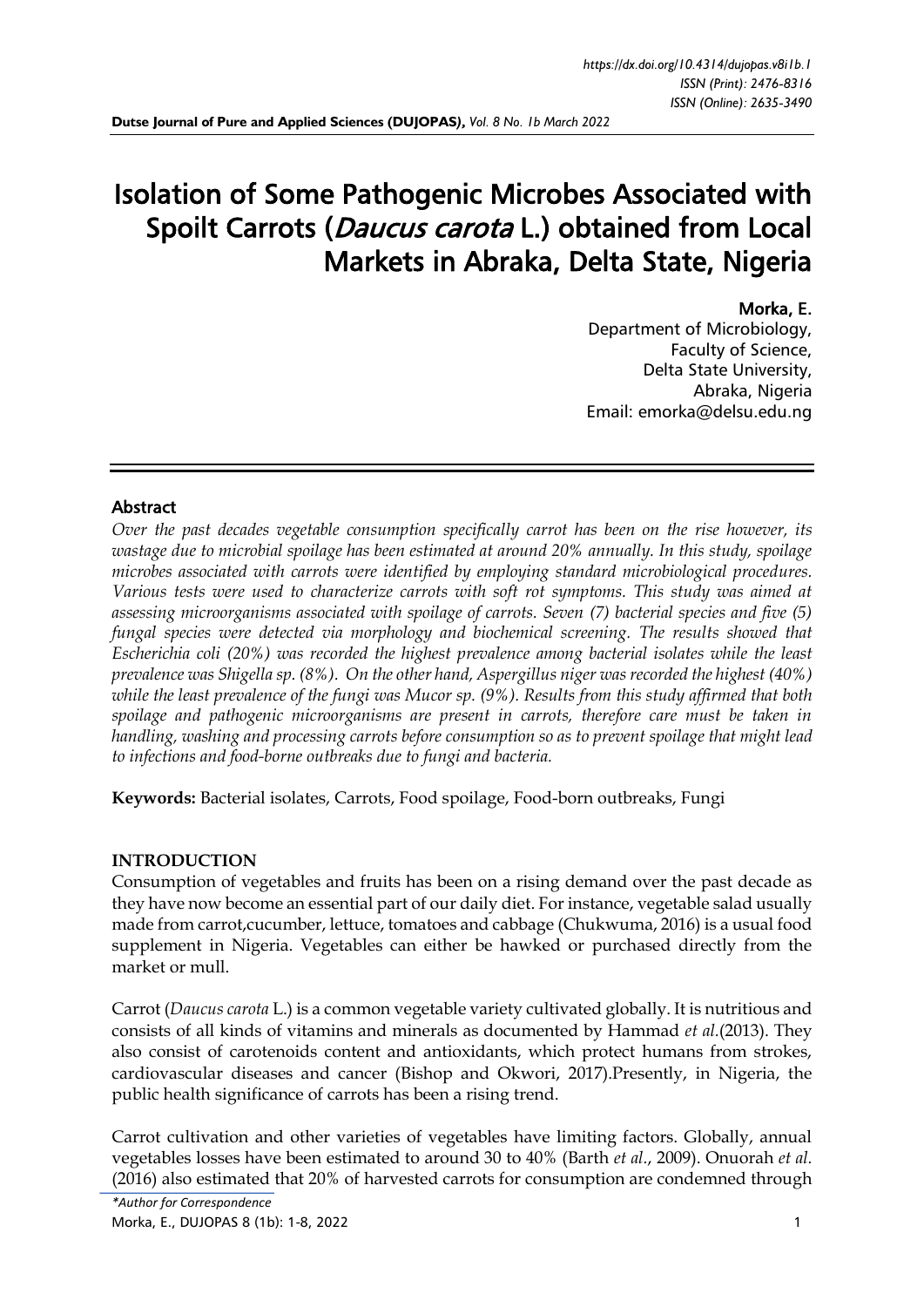#### Isolation of Some Pathogenic Microbes Associated with Spoilt Carrots (Daucuscarota L.) obtained from Local Markets in Abraka, Delta State, Nigeria

spoilage by microorganisms, though additional factors like climatic changes, physical damage, enzymatic reactions and insect invasions are also included. Owais *et al.* (2018) noted that enzymes are responsible for degradation in some vegetables while chemical reactions such as rancidity and oxidation destroy others. However, the most destructive cause of spoilage are microorganisms such as bacteria, moulds and yeast (Jay, 1992) because vegetables are susceptible to microbial spoilage. This susceptibility may arise from differences in the physical compositions like moisture and pH which are linked with high prevalence of spoilage microorganisms. Contamination by microbes occurs during growth phase at fields, greenhouses and orchards; during harvesting to post-harvesting, even at distributive and preparatory stages (Mritunjay and Kumar, 2015; Bishop and Okwori, 2017).

Though vegetables are important sources of nourishment to human beings (Kaur *et al.*, 2017), specifically vitamins, and could serve as an important ingredient in enhancing health and proper diets. However, they are notable sources of chemical and microbial contaminants (Uzeh *et al.*, 2009). Velusamy *et al.* (2010) stated that vegetables have been linked with illnesses arising from food borne because notable pathogens like *Staphylococcus aureus*, *Escherichia coli*, and *Salmonella enteric* (Kim *et al.*, 2013) grow on them. Unfortunately, carrots and other vegetables are consumed for their enormous nutritional benefits without thoughts of possible contamination with disease causing microorganisms (Oranusi *et al.*, 2012). Pathogens like *Bacillus cereus*, *Listeria monocytes* and *Clostridium botulinum* are dominant flora of the soil, whereas species of *Salmonella*, *Campylobacter*, *Shigella*, and *Escherichia coli* resides in the colon of animals, including man. These organisms are notable contaminants of vegetables and raw fruits through faecal, untreated irrigation and surface water, and sewage channels (Kaur *et al.*, 2017). According to Mukherjee *et al.* (2006), the level of food borne outbreaks caused by spoilt fruits and vegetables has been on a rising side in recent years, thus, a quest to isolate and identify these pathogens that causes spoilage should be recommended as a control measure (Akinyele and Akinkunmi, 2012). Recent studies on carrots includes growth and yield responses of carrot (*daucus carota* L*.)* to different levels of oil palm refuse bunch ash in an ultisols environment by Law-Ogbomo (2018); as well as Modeling the carrot slices (daucus carota L.) drying characteristics using microwave oven done by Nwajinka and Okonjo (2019). Most of these studies did not focus on the handling practice and consequences of human action on exposure to pathogens. Hence, by reason of the increase in number of patients attending Abraka General hospital as observed during my preliminary survey, it became necessary to look at exposure of humans to pathogenic microbes associated with vended vegetables with carrots as a likely source of transmission of diseases to consumers arising from poor processing and handling practices. Thus, the study on isolation of some pathogenic microbes associated with spoilt carrots (*daucus carota* L.) obtained from local markets in Abraka, Delta state, Nigeria

# **MATERIALS AND METHOD**

**Study Area:** The research was done in Abraka town at Ethiope East Local Government Area of Delta State. Abraka is located 5<sup>0</sup> 47' 0" North and 6<sup>0</sup>6'0" East of Delta State, Nigeria.

# **Collection of samples**

Ten (10) carrot samples with soft rot symptoms were purchased from five (5) vended sites including Abraka main market, small market, Ekrejeta, Umege and Oria Market. They were kept in sterile polythene bags before transporting to microbiology laboratory at site 2 of Delta State University where analysis was done. The carrots were washed with clean running water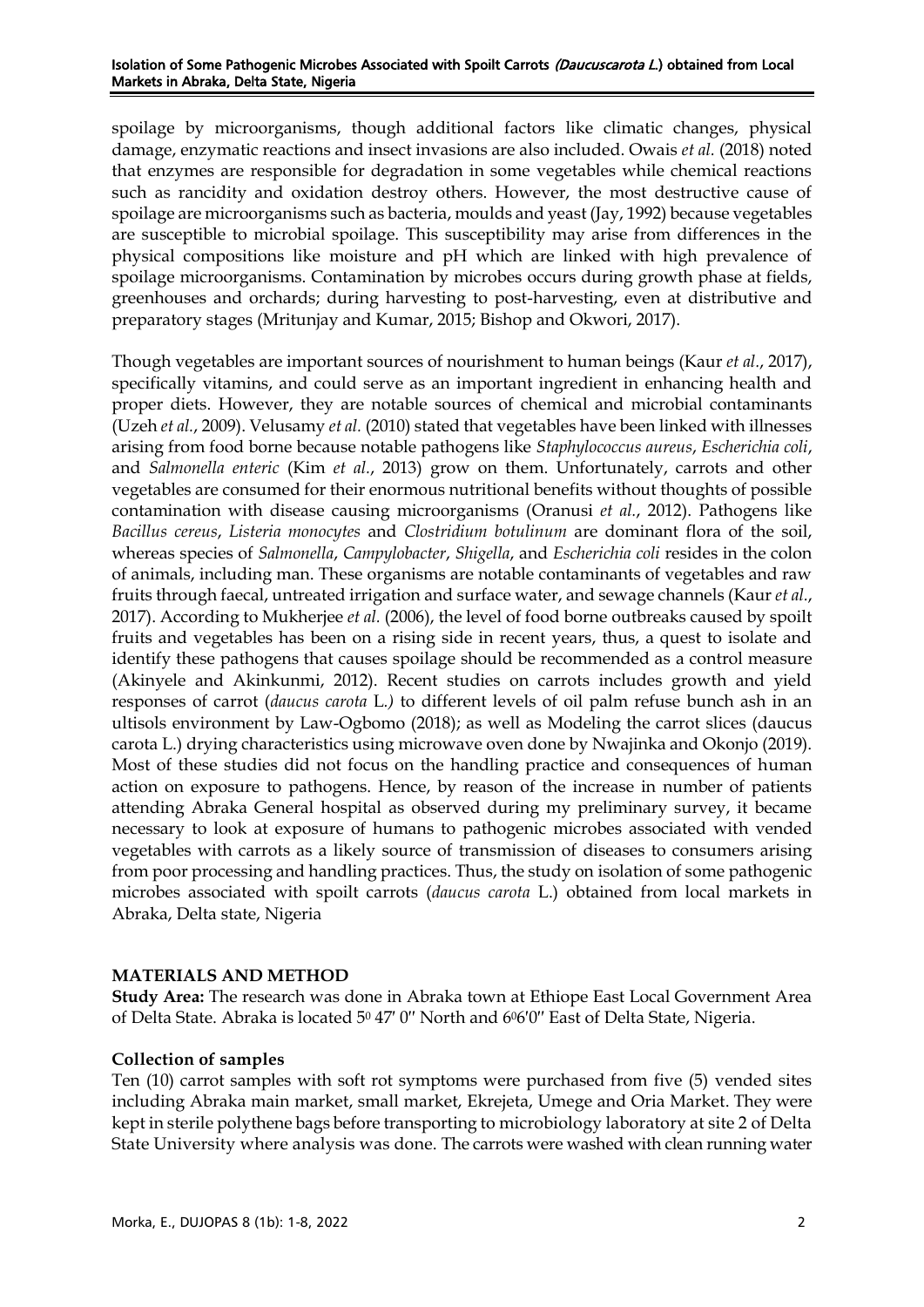which was followed by cutting off at the margin of rotted tissue segments (1g) with a sterilized knife and grinded with mortar and pestle.

# **Bacteriological screening**

Carrot samples weighing 1g was inoculated into McCartney bottles containing 9ml of sterilized water. This was followed by agitation of the bottles for proper mixture of the contents. Ten-fold serial dilutions was performed and dilution factor of 10-3 of diluted samples was used with 1ml plated out unto solidified nutrient agar medium and incubation followed immediately at 37 °C for 24 hours.

# **Isolation of coliforms**

Coliforms were isolated by membrane filtration technique through a membrane filtration funnel with a 50ml capacity. The membrane filtration funnel was positioned at a fixed portion attached to a vacuum pump allowing passage of water into porous and sterilized membrane filter (0.45 µm). With an aid of sterile forceps, the filters were positioned on MacConkey agar plates after influx of 100ml of carrot samples. The media was prepared and was followed by autoclaving at  $121 \,^{\circ}\text{C}$  for 15 mins at 15Ib prior inoculation with the filters.

# **Purification of bacterial isolates**

The streak plate technique was done as reported by Cheesbrough (2004). With the aid of a sterile forceps, isolates were picked and streaked directly to molten nutrient agar labelled plates thereafter incubation was done at  $37 \text{ °C}$  for 24 hours to identify a pure colony. Discrete colonies from these subcultures were enumerated. The bacterial isolates obtained were characterised using morphological, biochemical and sugar fermentation tests.

# **Fungal characterization**

Ten-fold serial dilutions with dilution factor of 10-3 plated out with 1ml of samples inoculated into prepared and solidified potato dextrose agar (PDA) plates. The PDA consists of 30 mg/l of chloramphenicol which hinders bacteria growth. Incubation was done for two (2) days at room temperature. All fungal isolates were characterized based on macroscopic and microscopic examination

# **RESULTS**

The microbial counts obtained from the carrot samples were presented in Table 1. The bacterial counts were within the range of  $1.0 \pm 0.18$  to  $4.5 \pm 0.26 \times 10^{3}$ CFU/gfor CAI and CAC respectively. The coliform count ranged from  $1.0 \pm 0.26$  to  $4.8 \pm 0.37$  x  $10\sqrt[3]{\text{CFU}}$  gfor samples CAG and CAD. The fungal counts ranged from  $0.8 \pm 0.22$  to  $5.5 \pm 0.40 \times 10^{3}$ CFU/g for samples CAH and CAA respectively. Table 2. Showed the biochemical characterization of bacterial isolates. Seven (7) bacterial species were isolated which included: *Escherichia coli, Pseudomonas aeruginosa, Staphylococcus aureus*, *Erwinia* sp., *Enterobacter* sp., *Salmonella* sp*.* and *Shigella* sp. Table 3 revealed the frequency level of occurrence for bacteria species from carrot samples. *E. coli* (20%) showed higher occurrence followed by *S. auerus*(15%) while *Shigella* sp. (8%) had the lowest percentage occurrence. The following fungi were isolated as shown in Table 4: *Aspergillus niger*, *Rhizopus* sp., *Fusarium* sp., *Cladosporium* sp. and *Mucor* sp. *Aspergillus niger*(40%) was highest in the order of dominance while *Mucor* sp. (9%) had least occurrence as represented in Table 5.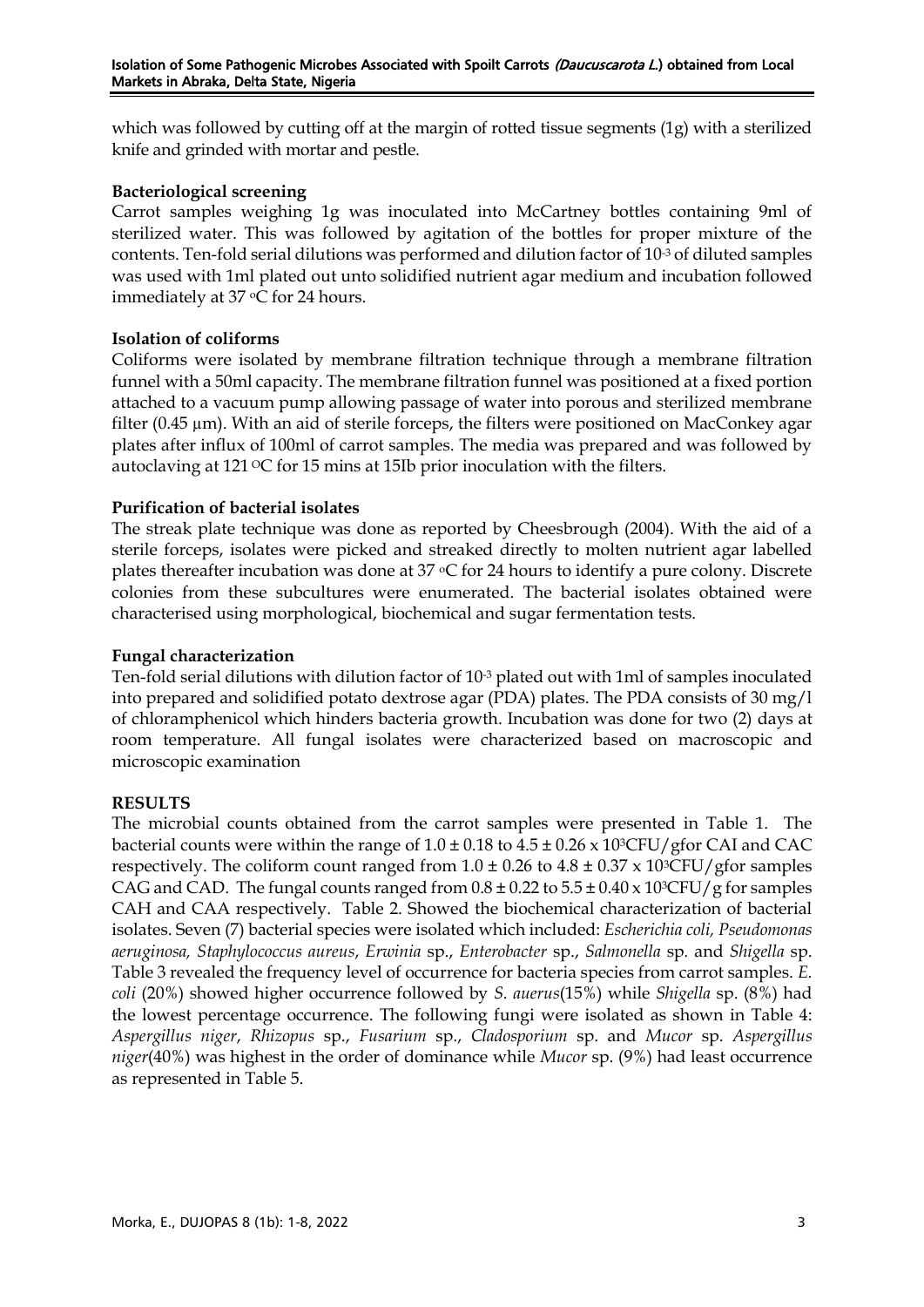#### Isolation of Some Pathogenic Microbes Associated with Spoilt Carrots (Daucuscarota L.) obtained from Local Markets in Abraka, Delta State, Nigeria

| <b>Lable 1.</b> MICTODIAL COULITS (CFO) gjor the call of samples ( $\sim$ 10°) |                                               |                                      |                              |  |  |  |
|--------------------------------------------------------------------------------|-----------------------------------------------|--------------------------------------|------------------------------|--|--|--|
| Samples                                                                        | bacteria<br>Total                             | count Total coliform count $(CFU/g)$ | Total fungal count $(CFU/g)$ |  |  |  |
|                                                                                | (CFU/g)                                       |                                      |                              |  |  |  |
| CAA                                                                            | $2.6 \pm 0.24$                                | $2.5 \pm 0.11$                       | $5.5 \pm 0.40$               |  |  |  |
| CAB                                                                            | $4.0 \pm 0.15$                                | $2.4 \pm 0.02$                       | $1.0 \pm 0.32$               |  |  |  |
| <b>CAC</b>                                                                     | $4.5 \pm 0.26$                                | $3.4 \pm 0.18$                       | $3.8 \pm 0.38$               |  |  |  |
| CAD                                                                            | $2.9 \pm 0.32$                                | $4.8 \pm 0.37$                       | $2.1 \pm 0.55$               |  |  |  |
| <b>CAE</b>                                                                     | $3.6 \pm 0.22$                                | $1.2 \pm 0.22$                       | $3.1 \pm 0.18$               |  |  |  |
| <b>CAF</b>                                                                     | $3.9 \pm 0.14$                                | $2.7 \pm 0.41$                       | $2.1 \pm 0.09$               |  |  |  |
| CAG                                                                            | $4.0 \pm 0.54$                                | $1.0 \pm 0.26$                       | $1.8 \pm 0.14$               |  |  |  |
| CAH                                                                            | $4.0 \pm 0.35$                                | $2.4 \pm 0.13$                       | $0.8 \pm 0.22$               |  |  |  |
| CAI                                                                            | $1.0 \pm 0.18$                                | $2.3 \pm 0.19$                       | $2.1 \pm 0.10$               |  |  |  |
| CAJ                                                                            | $1.1 \pm 0.21$                                | $1.5 \pm 0.16$                       | $1.5 \pm 0.17$               |  |  |  |
| $V_{\alpha}$ $\alpha$ $\alpha$ $\beta$ $\beta$                                 | $C\Lambda I =$ Comptes paralactes $\Lambda$ I |                                      |                              |  |  |  |

| <b>Table 1:</b> Microbial counts (CFU/g) of the carrot samples $(x10^3)$ |  |  |  |
|--------------------------------------------------------------------------|--|--|--|
|--------------------------------------------------------------------------|--|--|--|

Keys: CAA – CAJ = Carrot samples A – J

**Table 2.** Cultural and Biochemical characterization of bacterial isolates

| Shape  | Appeara         | Cell  | Grams | CT        | М         |        | O        | CA        | Gluco  |           | A         | Н         | Gas            | Tentative Genera |
|--------|-----------------|-------|-------|-----------|-----------|--------|----------|-----------|--------|-----------|-----------|-----------|----------------|------------------|
|        | nce             | shape | stain |           |           | N      | X        |           | se     | А         | ci        | 2S        |                |                  |
|        |                 |       |       |           |           |        |          |           |        |           | d         |           |                |                  |
| Ovoid  | Discrete        | Cocci | $+$   |           |           |        |          | $\div$    | $+$    | $\ddot{}$ |           |           | $\overline{a}$ | Staphilococcus   |
|        |                 |       |       |           |           |        |          |           |        |           |           |           |                | aureus           |
| Iregul | Mucoid          | Rod   |       | $\ddot{}$ |           |        |          | $\pm$     | $^{+}$ |           | $\ddot{}$ | $\pm$     | $\div$         | Salmonella sp    |
| ar     |                 |       |       |           |           |        |          |           |        |           |           |           |                |                  |
| Ovoid  | Discreet        | Rod   |       | $\ddot{}$ | $\ddot{}$ |        |          | $\pm$     | $^{+}$ | $^{+}$    |           |           |                | Shigella sp      |
| Ovoid  | <b>Discreet</b> | Rod   |       | $\ddot{}$ | $\ddot{}$ |        |          | $\ddot{}$ | $^{+}$ |           | $\ddot{}$ | $\ddot{}$ | $\ddot{}$      | Erwinia sp       |
| Ovoid  | Discreet        | Rod   |       |           | $\ddot{}$ |        |          | $\pm$     | $^{+}$ |           |           |           | $\ddot{}$      | Enterobacter sp  |
| Ovoid  | <b>Discreet</b> | Rod   |       | $\ddot{}$ | $\ddot{}$ |        | $\,{}^+$ | $^{+}$    |        |           |           |           |                | Pseudomonas sp   |
| Ovoid  | <b>Discreet</b> | Rod   |       |           |           | $\div$ |          | $\ddot{}$ | $+$    | $\ddot{}$ | $\ddot{}$ |           |                | Escherichia coli |

Keys: CT= Citrate, MT= Motility, IN= Indole, OX= Oxidase, CAT= Catalase, LAT= Lactose

**Table 3.** Frequency of occurrence of bacteria isolates from carrot samples

| Bacteria              | $\%$ |  |
|-----------------------|------|--|
| Escherichia coli      | 20   |  |
| Staphylococcus aureus | 18   |  |
| Pseudomonas sp.       | 14   |  |
| Erwiniasp.            | 15   |  |
| Enterobacter sp.      | 10   |  |
| Salmonella sp.        | 15   |  |
| Shigella sp.          | 8    |  |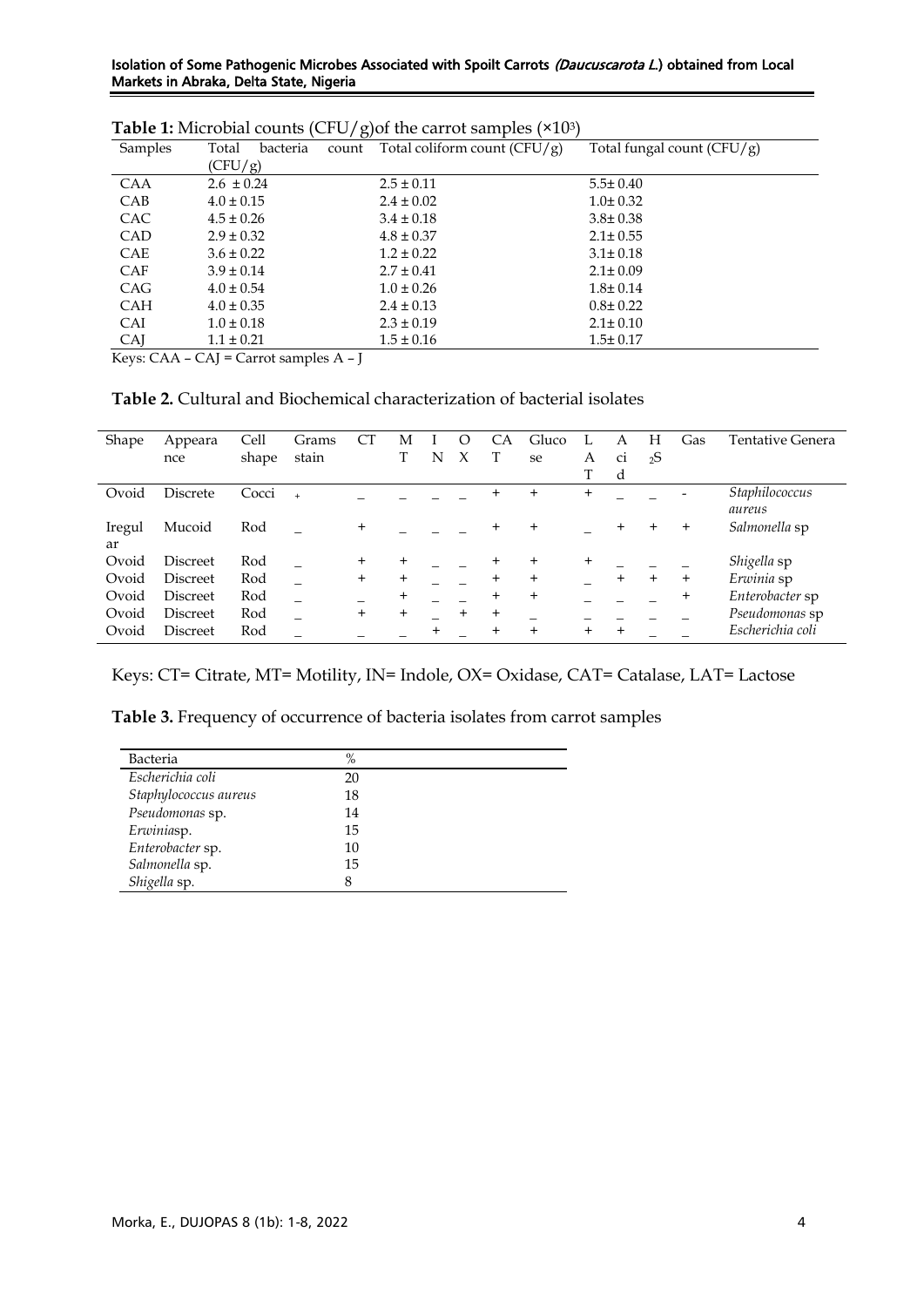| Cultural morphology                                                                          | Microscopic characteristics                                                                                                                                                                                               | <b>Fungal species</b> |  |
|----------------------------------------------------------------------------------------------|---------------------------------------------------------------------------------------------------------------------------------------------------------------------------------------------------------------------------|-----------------------|--|
| Presence of numerous black dots                                                              | Dichotomous branching. Septate<br>and<br>detected.<br>hyaline<br>Long,<br>smooth<br>conidiophores with hyaline, usually darker<br>at the apex. Numerous black spores.                                                     | Aspergillus niger     |  |
| Appeared whitish to cream<br>coloration, turned bluish brown<br>with presence of sporodochia | Short and multi-branched. Septate hyphae.<br>Cylindrical, fusiform, curved shape<br>pedicellate foot cell, blunt and short apical<br>cell. Appeared in pairs or single with<br>globose, hyaline, smooth and rough walled. | <i>Fusarium</i> sp    |  |
| Colonies appeared olive-green to<br>brown or black colonies                                  | Branched chains. Septate with brown<br>hyphae. Conidiophores are erect and dark<br>pigmented. Conidia appeared cylindrical in<br>shape. Fragile spore chains                                                              | Cladosporium sp       |  |
| White to grey and fast-growing.<br>Older colonies appeared grey to<br>brown                  | Branched. Non septate. Smooth, short with<br>coloration of<br>conidiophores.<br>green<br>Appeared simple, branched which forms<br>an apical, globular sporangia supported<br>and elevated by a column-shaped<br>columella | Mucor sp              |  |
| Appeared dense with<br>aerial<br>mycelium.<br>Previously<br>white<br>before turning to grey  | Branched. Non septate with stolons.<br>Greyish black, flattened and globose<br>sporangia,<br>appeared powdery with<br>numerous spores                                                                                     | Rhizopus sp           |  |

#### Isolation of Some Pathogenic Microbes Associated with Spoilt Carrots (Daucuscarota L.) obtained from Local Markets in Abraka, Delta State, Nigeria

**Table 5.**Frequency by occurrence of fungal species from sampled carrots

| Fungi             | $\%$ |  |
|-------------------|------|--|
| Aspergillus niger | 40   |  |
| Rhizopus sp       | 20   |  |
| Fusarium sp.      | 16   |  |
| Cladosporium sp   | 15   |  |
| Mucorsp           |      |  |

# **Discussion**

The results obtained from this study revealed a high microbial load in carrot samples obtained from markets in Abraka town which was similarly reported by Uzeh*et al.*(2009) and Oji (2016) who reported high levels of microbial load in carrots. According to Oji (2016) whose findings on bacteriological assessment of salad vegetable in Eke Awka market, Anambra State, Nigeria recordedthat carrots had the highest bacterial count of  $3.26 \times 10^7$  cfu/g among the vegetables investigated from a rangeof  $1.83 \times 10^7$  to  $3.26 \times 10^7$ cfu/g. This might be due to post-harvest handling, processing, distribution, contaminated water used in washing and processing by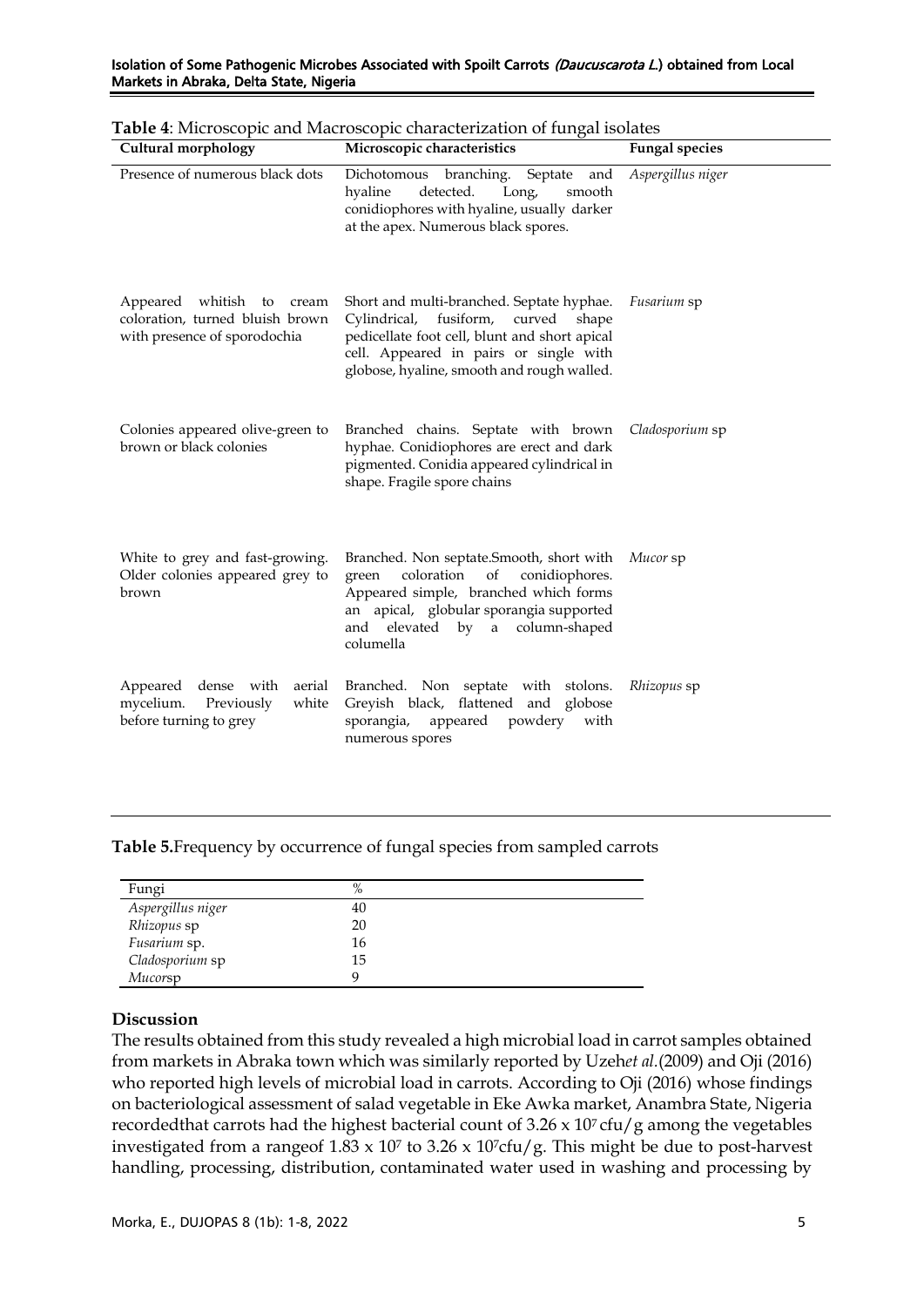the retailers. The bacteria isolated from carrot samples were in line with those recorded by Adebayo-Tayo *et al.* (2012), Harding *et al.* (2017) and Ehimemen *et al.* (2019) in which they characterized the microbial communities associated with vegetables. The study hasshown that vegetables and fruits can be attacked by microorganisms.

Seven (7) bacteria species including *Staphylococcus aureus, Pseudomonas aeruginosa, Escherichia coli*, *Erwinia* sp., *Enterobacter* sp*., Salmonella* sp*. and Shigella* sp. were isolated. The result was similar to those isolated by Oji (2006). *E. coli* (20%) was the highest in occurrence followed by *S. auerus* (15%) while *Shigella* sp. (8%) had the lowest percentage occurrence. The high incidence of *E. coli* might be due to contaminated water used during irrigation as observed by [Oranusi and Olorunfemi \(2011\)](https://scialert.net/fulltext/?doi=rjet.2015.59.70#1072085_ja) and [Kumar \(2012\)](https://scialert.net/fulltext/?doi=rjet.2015.59.70#1347033_ja). It could also be from water used in washing the carrots during post-harvest processing and unhygienic practices by the vendors and buyers. *S. aureus*, which is prevalent in the skin, could possibly be transferred to carrots via direct human contact by hawking or roadside marketing. The carrots are frequently touched during selection process thereby causing the spread of *S. aureus* from unsterilized hands to the carrots as noted by Bishop and Okwori (2017).

These pathogens are transmitted to humans when consumed via contaminated carrots and vegetables. Heaton and Jones (2008) discussed on common risks of infections and outbreaks of food-related diseases following vegetable consumption therefore, postharvest contamination from handling and processing must be monitored due to rise of food borne outbreaks associated with vegetables (Erickson, 2010).

Five (5) fungal species were reportedly isolated from the study which included: *Aspergillus niger*, *Rhizopus* sp., *Mucor* sp., *Cladosporium* sp. and *Fusarium* sp. The fungi species were similarly identified by Adebayo-Tayo *et al.* (2012), Iniekong *et al.* (2015) and Onuorah *et al.* (2016) who isolated similar fungal groups from carrots and other vegetables sold in the market. Many of these fungi isolates linked vegetables and fruits have shown to cause spoilage. These included *Fusarium* sp., *Aspergillus* sp., and *Cladosporium* sp. (Harding *et al.*, 2017).

Usually, spoilage fungi are also known to be toxigenic or pathogenic and they have been reportedly isolated from vegetables or fruits (Al-Hindi *et al.*, 2011). At the time of storage and refrigeration, certain moulds may harbour mycotoxins which are injurious to human and animal health. Fungi pathogens could also cause allergies. *Aspergillus niger*(40%), which had the highest percentage occurrence in this study are notable producers of different toxic metabolites, like naphthopyrones and malformins (Al-Hindi *et al.*, 2011). Ochratoxins which is also produced by *Aspergillus niger*, is a mycotoxin which causes hazard to man and other animals health.

Moreover, the harvesting stage of carrot from soil can attract spoilage pathogens. According to Oji (2016) vegetables sold in markets can cause food poisoning which is dangerous to consumer's health. The risk factors associated with carrots globally is the risk of food poisoning and infections. This might be due to improper handling and washing before consumption as reported by Bishop and Okwori (2017). Contamination could also be connected to the supply stage, conditions of storage, distribution, marketing stage and transportation (Akinmusire, 2011; Akintobi*et al.*, 2011).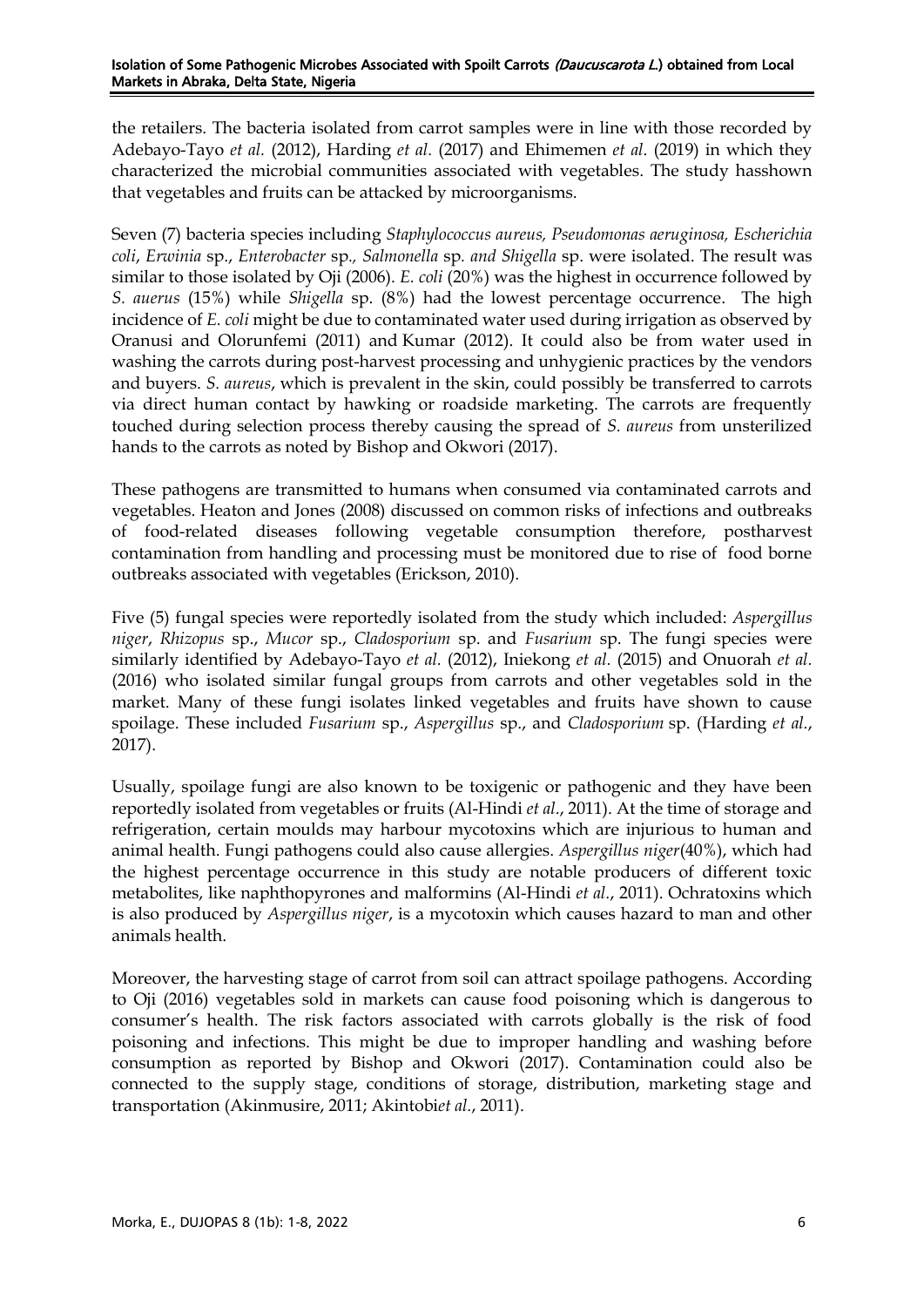## **CONCLUSION**

This study revealed that carrot has a plethora of bacteria and fungi which cause spoilage and are also pathogenic to human health. There is, therefore, need to ensure that care is taken in handling, washing and processing carrots before consumption so as to prevent food spoilage that might lead to infections and food-borne diseases caused by fungi and bacteria. It is also expedient to control food spoilage microorganism in order to reduce economic loss due to food spoilage.

## **REFERENCES**

- Adebayo-Tayo, B.C., Odu, N., Esen, C.U. and Okonko, T.O. (2012). Microorganisms associated with spoilage of stored vegetables in Uyo metropolis, AkwaIbom State, Nigeria. *Nature and Science*, **10**(3): 23-32
- Akinmusire, O.O. (2011). Fungal species associated with the spoilage of some edible fruits in Maiduguri Northern Eastern Nigeria. *Advances in Environmental Biology*, **5**(1):157-161. 3.
- Akintobi, A.O., Okonko, I.O., Akano, O.R., Agubiade, S.O. and Onianwa, O. (2011). Isolation and identification of fungi associated with the spoilage of some selected fruits in Ibadan, South Western Nigeria. *Academia Arena*, **3**(11): 1-10 4.
- Akinyele, B. J. and Akinkunmi, C. O. (2012). Fungi associated with the spoilage of berry and their reaction to magnetic field. *Journal of Yeast and Fungal Research*, **3** (4):49-57.
- Al-Hindi, R.R., Al-Najada, A.R. and Mohamed, S.A. (2011). Isolation and identification of some fruit spoilage fungi: Screening of plant cell wall degrading enzymes. *African Journal of Microbiology Research*, **5**(4): 443-448.
- Barth, M., Hankinson, T.R., Zhuang, H. and Breidt F. (2009). Microbiological spoilage of fruits and vegetables. In: Compendium of the microbiological spoilage of foods and beverages. Springer, New York, NY, Pp 135-183.
- Bishop, H.G. and Okwori, G.O. (2017). *Escherichia coli* and *Staphylococcus aureus* contaminations of carrots sold within Zaria, Nigeria and their antibiotic susceptibility profiles. *Open Access Journal Science*, **1**(4):110‒113.
- Chessbrough, M. (2004).*District laboratory practice in Tropical countries*. Cambridge University Press, London, Pp 112-115.
- Ehimemen, N. H., Mukhtar, M. F. and Salisu, N. (2019). Prevalence of Bacterial Loads on some Fruits and Vegetables Sold in Kaduna Central Market, North western Nigeria. *Journal of Applied Sciences*, **19**(1), 20-24.
- Erickson, M.C. (2010). Microbial risks associated with cabbage, carrots, celery, onions, and Deli salads made with these produce items. *Comprehensive Reviews in Food Science and Food Safety*, **9**(6):602‒619.
- Hammad, A.A., AbdEl-Khalek, H.A., Youssef, K.A. and Abd El-Kader, M.R. (2013). Microbiological, nutritional and sensorial changes in fresh carrot juice preserved by irradiation. *Food Science and Quality Management*, **11** (2):61-69
- Harding, M.W., Butler, N., Dmytriw, W., Rajput, S., Burke, D.A. and Howard, R.J. (2017). Characterization of microorganisms from fresh produce in Alberta, Canada reveals novel food-spoilage fungi. *Research Journal of Microbiology,* **12** (1): 20-32.
- Heaton, J.C. and Jones, K. (2008). Microbial contamination of fruit and vegetables and the behavior of enter pathogens in the phyllosphere: a review. *Journal of Applied Microbiol*ogy, **104**(3):613‒626.
- Iniekong, P.U., Eleazar, C.I. and Ohanu, M.E. (2015). Studies on fungi responsible for the spoilage and deterioration of some edible fruits and vegetables. *Advances in Microbiology*, **5** (4):55947